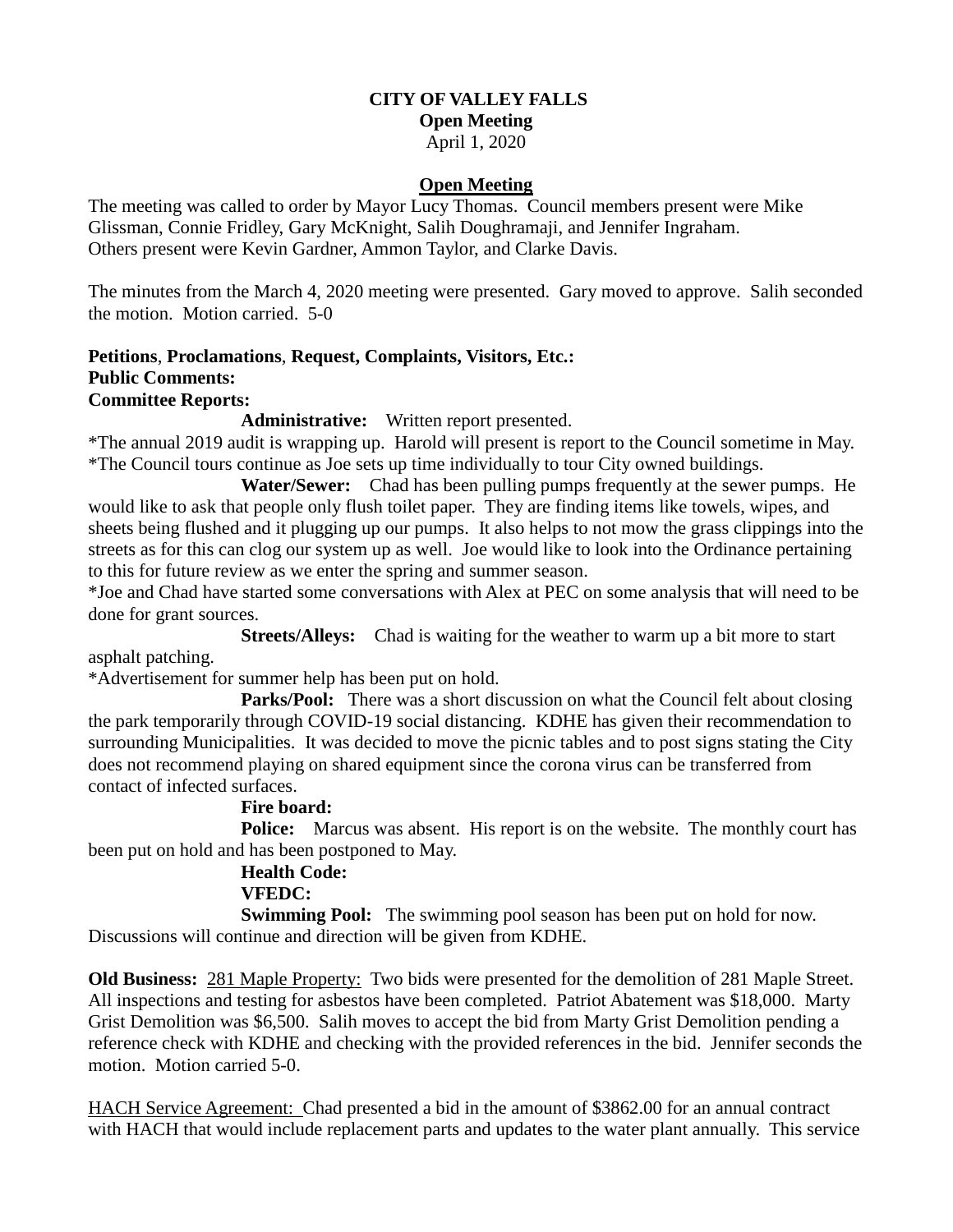was canceled and monitored by previous staff. Chad has had to call them for assistance recently and has had to replace some parts at a higher cost so he feels an annual contract would be beneficial. The first time HACH comes out it will be at a higher cost of \$5,336.52 to get things updated and back in order. After this year the cost goes back down annually to \$3,862.00. Gary moves to approve. Mike seconds the motion. Motion carried 5-0.

Kansas Gas Service: Both parties that are building at the Barnes Subdivision No 3 are interested in gas service. In talking with KGS staff, there would be 8 lots that would have the option of gas service. There would be no upfront cost to the City. After seven years if there is any lots that are not developed or connected the City would cover \$1,500 per undeveloped lot. Gary moves to approve. Salih seconds the motion. Motion carried 5-0.

**New Business:** EMC Insurance annual renewal: The annual EMC insurance cost is \$38,074.00. There was an increase due to adding the bobcat, new police vehicle, and the required extra liability on the water plant. Mike moves to approve. Gary seconds the motion. Motion carried 5-0.

Solid Waste Trash Bids: There were bids opened by City staff on March 18<sup>th</sup> due to the Council meeting being canceled. There was a bid from Waste Management and Orion Trash Service. The Council has had time to review side by side comparison.

**Waste Management:** The residential cost (yr#1) \$18.77 including recycle, (yr#2) \$19.36 including recycle, and (yr#3) \$19.96 including recycle. This is for citizens all having uniform carts and a community recycle bin. Commercial prices and clean up dumpsters were reviewed.

**Orion Trash Service:** The residential cost is \$19.72 for all three years. This is for customers having all uniform provided carts and a community recycle bin. Commercial prices and clean up dumpsters were reviewed.

After review the overage cost with Waste Management was discussed. The Council would like to consider this item waved from the contract. Ammon Taylor spoke to this and stated that Waste Management could look into waving this item, but to keep a 3 strike and your charged type service. This would be in an effort keep the volume monitored on these commercial accounts.

\*Salih moves to approve the bid from Waste Management pending attorney/admin review. Connie seconds the motion. Motion carried 5-0.

GAP Waiver Resolution: Each year a Resolution is passed as a requirement of our annual audit. Resolution 2-2020 GAP waiver was presented to the Council. Gary moves to approve. Jennifer seconds the motion. Motion carried 5-0.

Resolution 3-2020 GAP waiver was presented. Mike moves to approve. Gary seconds the motion. Motion carried. 5-0.

KDHE/Sewer Operator License: The opportunity for Chad Jepson to take his sewer test has been canceled indefinitely due to the COVID-19 quarantine. Currently Chad is working under Paul Burghart's license. Steve Prewitt, the City of Nortonville's Superintendent, has offered to assist Chad Jepson at a monthly rate of \$250 and an hourly rate of \$25 per hour while completing quarterly paperwork. Chad has started the application process with KDHE for their approval but there should be no problem setting him up. Mike moves to enter into a contract with Steve Prewitt pending KDHE approval. Gary seconds the motion. Motion carried 5-0.

Jayhawk Utility Quote: During this quarantine period Joe and April have been researching Auto Bill Pay for water bills. Jayhawk Software Company provided a quote in the amount of \$950 for set up, installation, and training of staff. This will give the utility customers the opportunity to set up